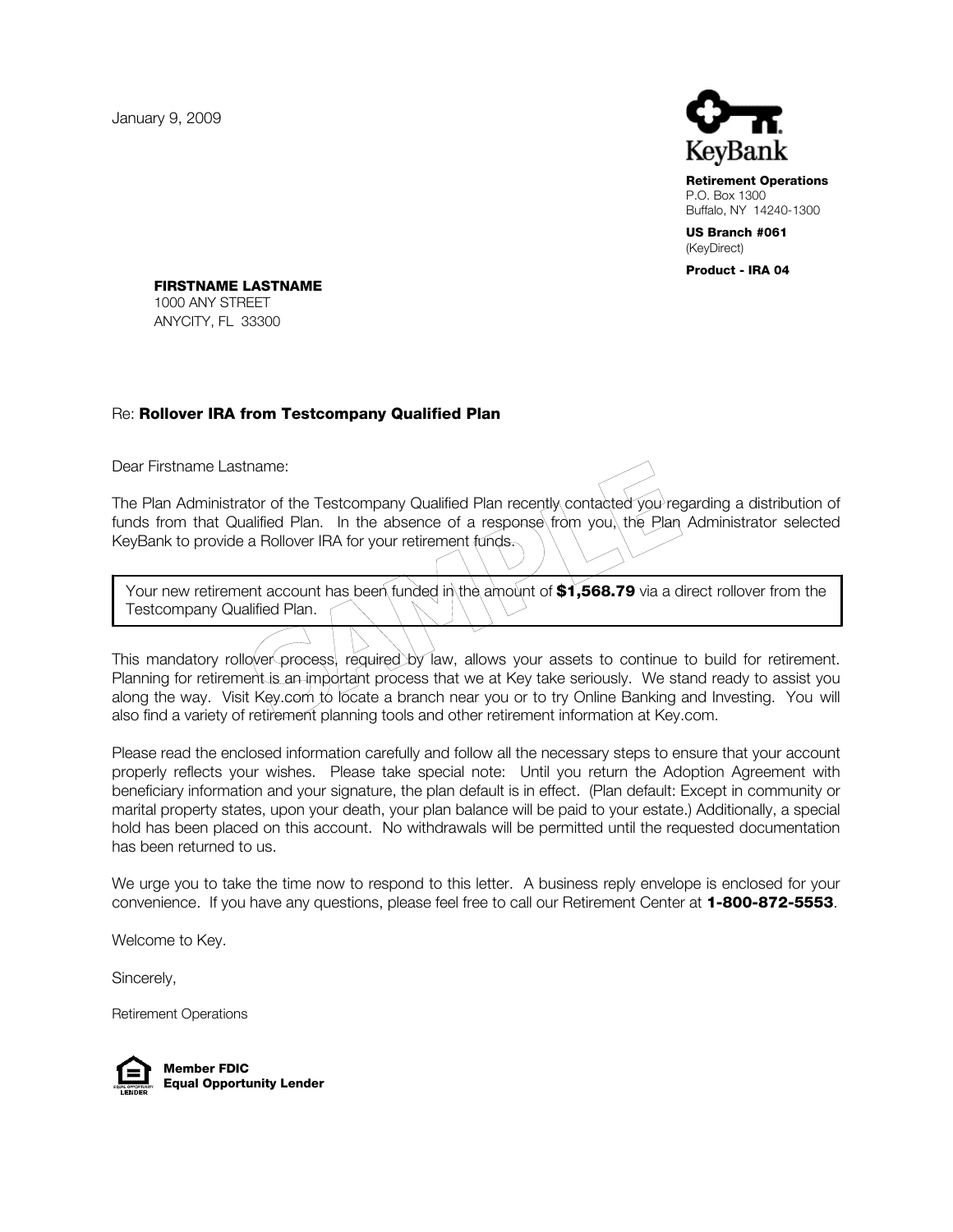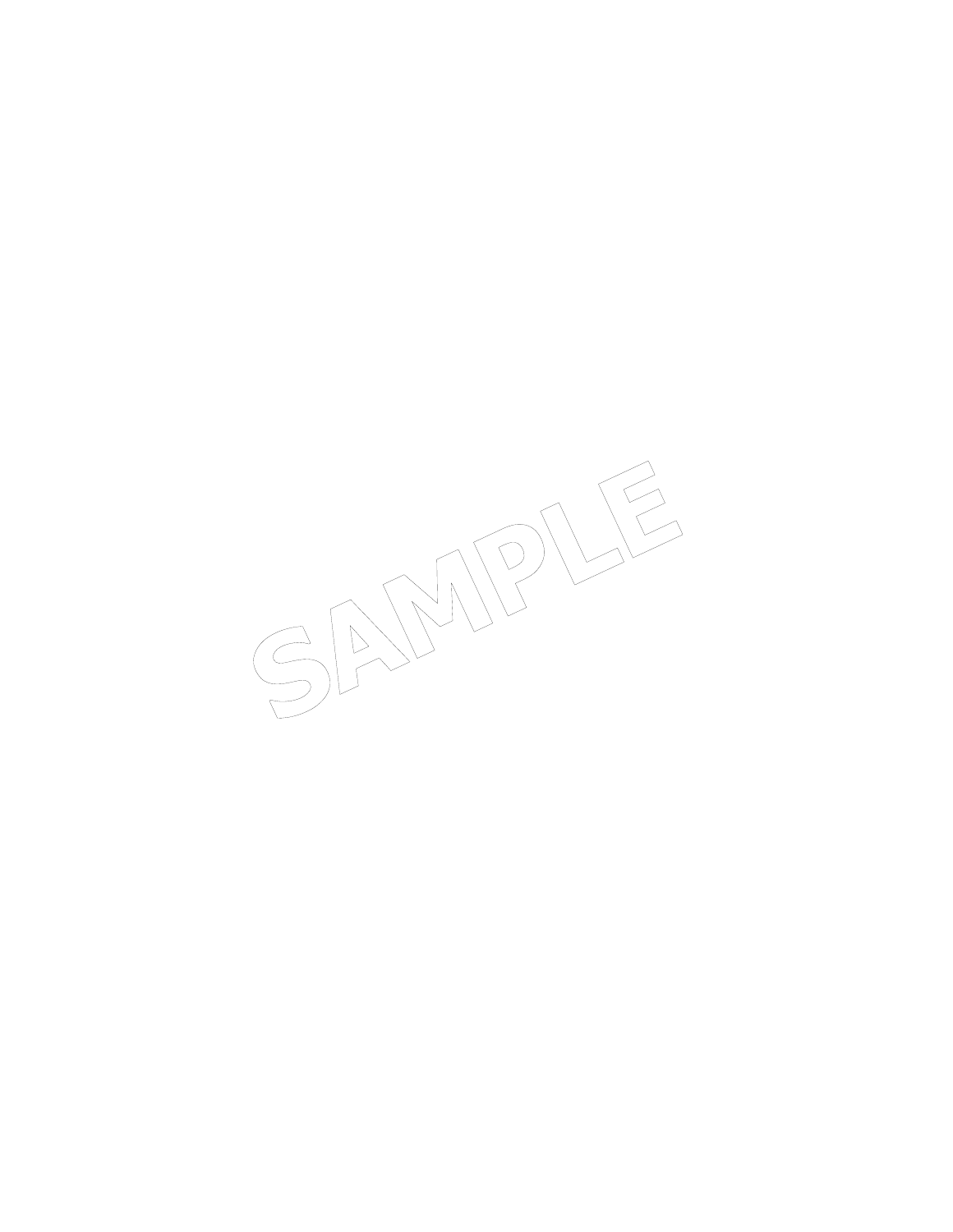# .KeyBank א<del>מ</del>

|                                                | Please read, complete and return (when necessary) the enclosed materials<br>regarding specific information on your new account                                                                                                                                                                                                                                                                                                                                                                                                                                                                                                                                                                                                                                                                                                                                                                                                                                                                                                                                                                                                                            |  |  |  |  |
|------------------------------------------------|-----------------------------------------------------------------------------------------------------------------------------------------------------------------------------------------------------------------------------------------------------------------------------------------------------------------------------------------------------------------------------------------------------------------------------------------------------------------------------------------------------------------------------------------------------------------------------------------------------------------------------------------------------------------------------------------------------------------------------------------------------------------------------------------------------------------------------------------------------------------------------------------------------------------------------------------------------------------------------------------------------------------------------------------------------------------------------------------------------------------------------------------------------------|--|--|--|--|
| <b>VERIFY</b><br><b>YOUR</b><br><b>ADDRESS</b> | Please verify that this address is correct:<br><b>1000 ANY STREET</b><br>ANYCITY,FL 33300                                                                                                                                                                                                                                                                                                                                                                                                                                                                                                                                                                                                                                                                                                                                                                                                                                                                                                                                                                                                                                                                 |  |  |  |  |
|                                                | If your current address is a PO Box or if your current address differs from the address above, documentary<br>evidence of the address is required before activation can continue. Please return a copy of one of the<br>following documents with your completed package.<br>· Social Security Award Letter (containing Social Security Number), or Social Security Administration Signed Letter,<br>• Utility bill associated with physical property location no more than 60 days old (gas, electric, sewer, water, cable,<br>phone) Note: The service address must be present on the bill to be accepted as documentary evidence.<br>• U.S. Drivers' License, U.S. State ID Card, Native American Tribal Identification Card, or Voter Registration Card,<br>• IRS W2 or 1099 Tax Form,<br>• Real Estate Tax bill (not older than one year) or Real Estate Rental or Lease Agreement,<br>• Insurance Coverage or Statement for real property or Real Property Deed,<br>• Student ID, Letter/Invoice from School Admissions, or Grades/Transcript from School Records<br>• Letters from long-term health care providers such as Nursing/Retirement Homes |  |  |  |  |
| COMPLETE<br>FORM                               | Please read, complete, sign and return the original enclosed IRA Adoption<br>Agreement (be sure to complete both sides of the form). Fax copies cannot be<br>accepted.                                                                                                                                                                                                                                                                                                                                                                                                                                                                                                                                                                                                                                                                                                                                                                                                                                                                                                                                                                                    |  |  |  |  |
|                                                | By signing the form you 1) certify that you have received a copy of the applicable Key Bank IRA custodial<br>plan agreement and any accompanying disclosures, 2) are certifying your Taxpayer Identification Number, 3)<br>assume responsibility for determining your eligibility for an IRA each year you make a contribution, 4) assume<br>responsibility for ensuring all contributions you make are within the limits set forth by the tax laws, and 5)<br>assume responsibility for any tax consequences of any contribution (including rollover contributions) and<br>distributions.                                                                                                                                                                                                                                                                                                                                                                                                                                                                                                                                                                |  |  |  |  |
|                                                |                                                                                                                                                                                                                                                                                                                                                                                                                                                                                                                                                                                                                                                                                                                                                                                                                                                                                                                                                                                                                                                                                                                                                           |  |  |  |  |
| COMPLETE                                       | Please read, complete, sign and return the enclosed Rollover Certification Form<br>Since you chose to fund your new retirement account through a rollover, please complete the enclosed form<br>and sign the document.                                                                                                                                                                                                                                                                                                                                                                                                                                                                                                                                                                                                                                                                                                                                                                                                                                                                                                                                    |  |  |  |  |
|                                                |                                                                                                                                                                                                                                                                                                                                                                                                                                                                                                                                                                                                                                                                                                                                                                                                                                                                                                                                                                                                                                                                                                                                                           |  |  |  |  |
|                                                | Please read and keep your Deposit Receipt for Key Retirement Deposit Account<br>Your new Key IRA account has been opened and funded. This Retirement Deposit Account Receipt is a<br>record of this information and provides an overview of the rates and the governing provisions for your new<br>account. You do not need to sign or return this form.                                                                                                                                                                                                                                                                                                                                                                                                                                                                                                                                                                                                                                                                                                                                                                                                  |  |  |  |  |
| <b>READ<br/>FORM</b>                           | <b>Please read KeyCorp's Privacy Policy</b>                                                                                                                                                                                                                                                                                                                                                                                                                                                                                                                                                                                                                                                                                                                                                                                                                                                                                                                                                                                                                                                                                                               |  |  |  |  |
|                                                | At Key, we are committed to protecting your privacy. This document outlines our policy and the privacy<br>options open to you as a KeyBank customer.                                                                                                                                                                                                                                                                                                                                                                                                                                                                                                                                                                                                                                                                                                                                                                                                                                                                                                                                                                                                      |  |  |  |  |
| ಅ ಆ                                            | Return the documents identified above in the envelope provided.                                                                                                                                                                                                                                                                                                                                                                                                                                                                                                                                                                                                                                                                                                                                                                                                                                                                                                                                                                                                                                                                                           |  |  |  |  |
|                                                | Please read, complete, sign and return the enclosed Customer Identification Form                                                                                                                                                                                                                                                                                                                                                                                                                                                                                                                                                                                                                                                                                                                                                                                                                                                                                                                                                                                                                                                                          |  |  |  |  |
|                                                | Please include the Customer Identification Form as a supplement to this information. Failure to return this<br>completed form will prevent access to your account.                                                                                                                                                                                                                                                                                                                                                                                                                                                                                                                                                                                                                                                                                                                                                                                                                                                                                                                                                                                        |  |  |  |  |

**QUESTIONS CALL TELEPHONE BANKING AT 1-800-872-5553**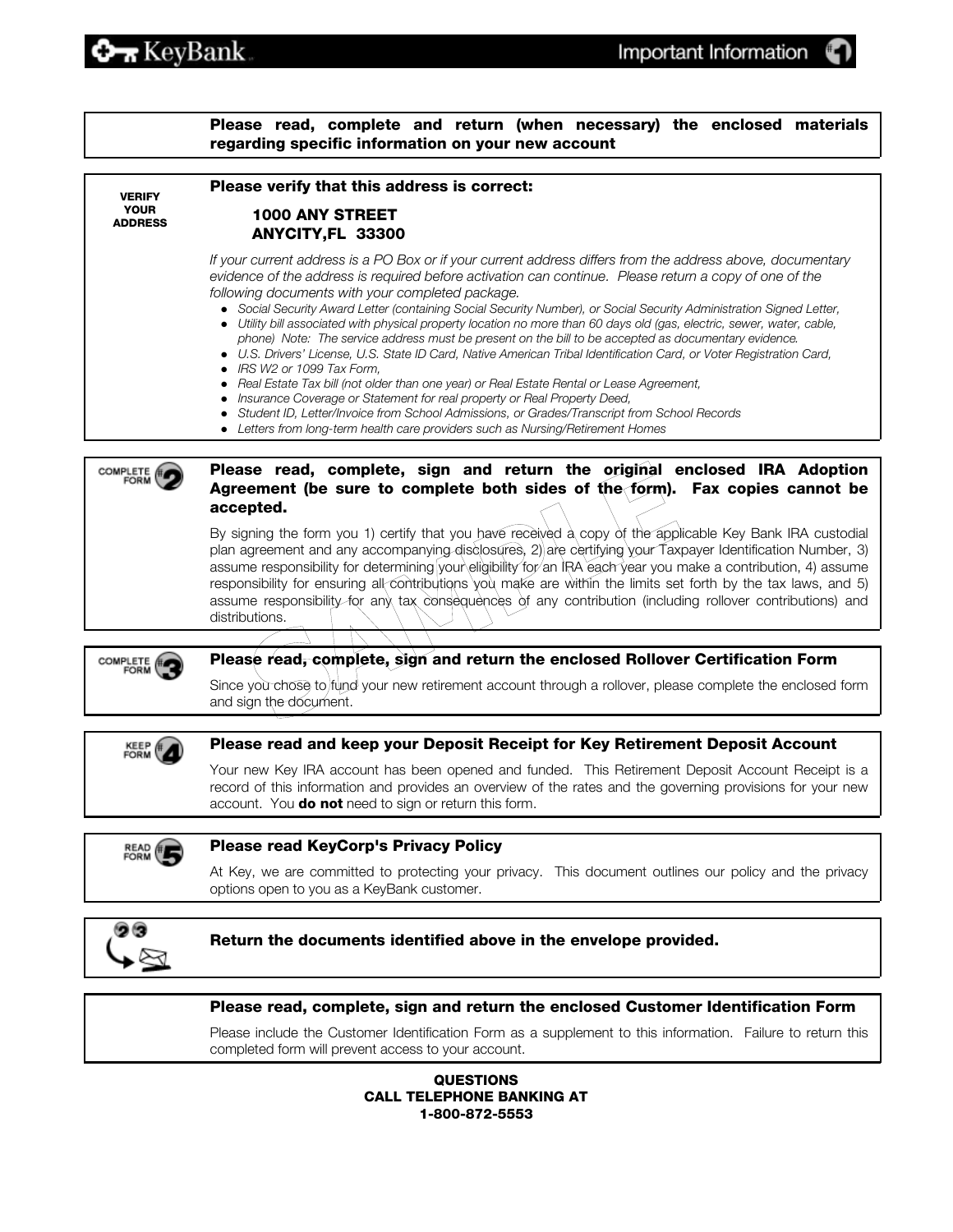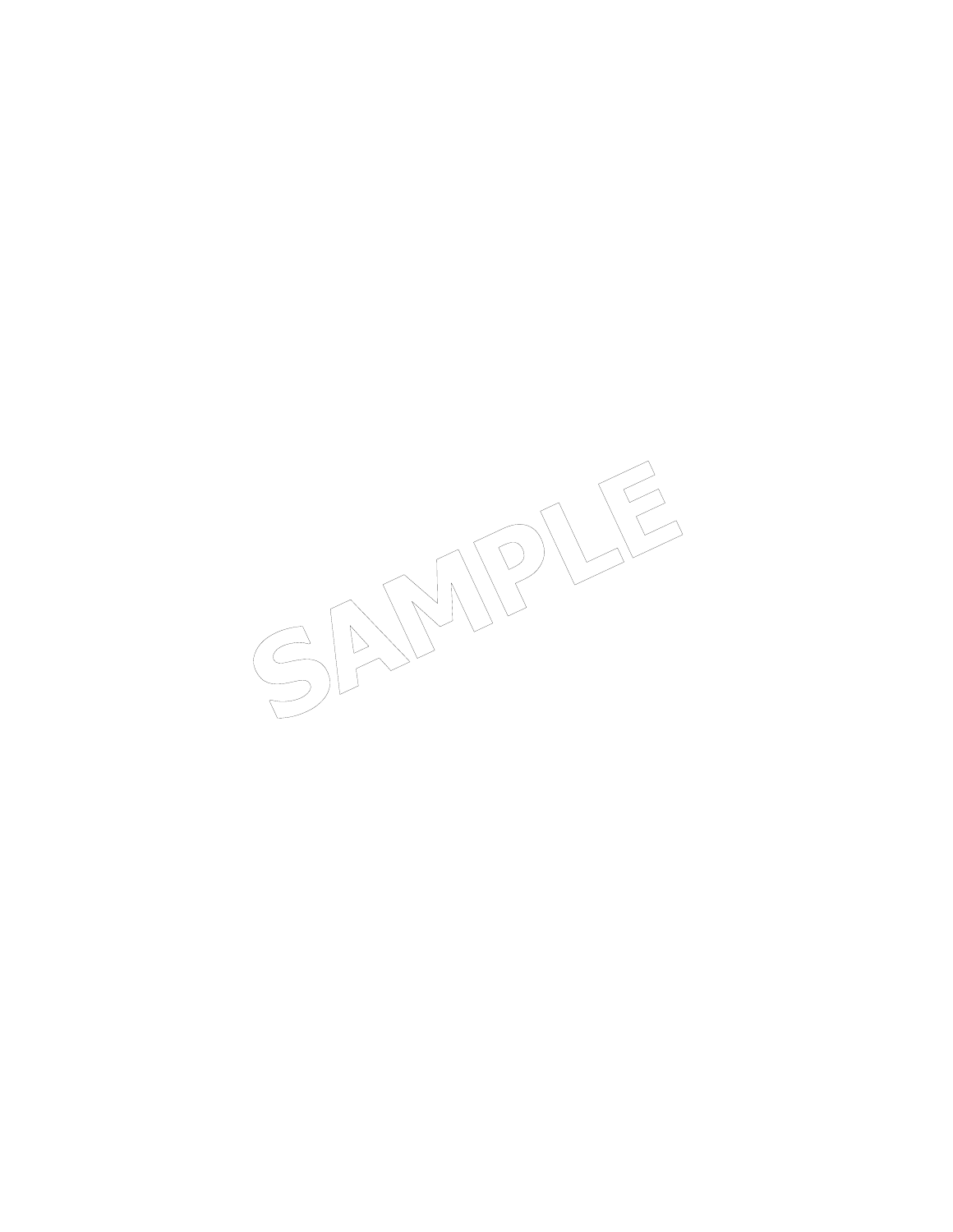| ਨ KeyDirect                                      |                                                                                                                                                                                                |                                                                                                                     | <b>IRA Adoption Agreement</b>                                                                                                                                                                                                  |                           |                                                                                                                                                                                                                                                                                                                                                                                                                                                                                        |
|--------------------------------------------------|------------------------------------------------------------------------------------------------------------------------------------------------------------------------------------------------|---------------------------------------------------------------------------------------------------------------------|--------------------------------------------------------------------------------------------------------------------------------------------------------------------------------------------------------------------------------|---------------------------|----------------------------------------------------------------------------------------------------------------------------------------------------------------------------------------------------------------------------------------------------------------------------------------------------------------------------------------------------------------------------------------------------------------------------------------------------------------------------------------|
| Bank No. 3211                                    |                                                                                                                                                                                                |                                                                                                                     | Social Security No. 123-45-6789                                                                                                                                                                                                |                           |                                                                                                                                                                                                                                                                                                                                                                                                                                                                                        |
| <b>ACCOUNT HOLDER</b><br><b>INFORMATION</b>      | Type of IRA:<br>■ Traditional IRA                                                                                                                                                              | Name                                                                                                                |                                                                                                                                                                                                                                | <b>FIRSTNAME LASTNAME</b> |                                                                                                                                                                                                                                                                                                                                                                                                                                                                                        |
|                                                  | □ Conduit IRA                                                                                                                                                                                  |                                                                                                                     |                                                                                                                                                                                                                                |                           |                                                                                                                                                                                                                                                                                                                                                                                                                                                                                        |
|                                                  | $\Box$ Roth                                                                                                                                                                                    | <b>Mailing Address</b>                                                                                              | $\frac{1}{2}$                                                                                                                                                                                                                  | <b>1000 ANY STREET</b>    |                                                                                                                                                                                                                                                                                                                                                                                                                                                                                        |
|                                                  | Roth (Conversion)<br>$\square$ SEP                                                                                                                                                             |                                                                                                                     | City <b>ANYCITY</b> State <b>FL</b> Zip Code                                                                                                                                                                                   |                           | 33300                                                                                                                                                                                                                                                                                                                                                                                                                                                                                  |
|                                                  |                                                                                                                                                                                                |                                                                                                                     | Legal Address (if different than above)                                                                                                                                                                                        |                           |                                                                                                                                                                                                                                                                                                                                                                                                                                                                                        |
|                                                  |                                                                                                                                                                                                |                                                                                                                     | City of the contract of the contract of the contract of the contract of the contract of the contract of the contract of the contract of the contract of the contract of the contract of the contract of the contract of the co |                           | State Zip Code                                                                                                                                                                                                                                                                                                                                                                                                                                                                         |
|                                                  |                                                                                                                                                                                                | Home Phone                                                                                                          | (333) 995-9554                                                                                                                                                                                                                 | <b>Business Phone</b>     |                                                                                                                                                                                                                                                                                                                                                                                                                                                                                        |
|                                                  |                                                                                                                                                                                                | Date of Birth                                                                                                       |                                                                                                                                                                                                                                | 12/12/1971                |                                                                                                                                                                                                                                                                                                                                                                                                                                                                                        |
|                                                  |                                                                                                                                                                                                |                                                                                                                     | I am a U.S. Citizen (including a U.S. resident alien).<br>a I am a non-resident alien and have attached IRS Form W-8BEN.                                                                                                       |                           |                                                                                                                                                                                                                                                                                                                                                                                                                                                                                        |
| <b>DESIGNATION OF</b><br><b>BENEFICIARY(IES)</b> | by completing and delivering the proper form to the Custodian.<br>the Beneficiary will be considered to be a Primary Beneficiary.<br>The following individual(s) shall be my Beneficiary(ies): |                                                                                                                     |                                                                                                                                                                                                                                |                           | I designate the individual(s) named below as my primary and secondary Beneficiary (ies) of this IRA. I revoke all prior<br>IRA Beneticiary designations, if any, made by me. I understand that I may change or add Beneficiaries at any time<br>If any primary of secondary Beneficiary dies before me, his or her interest shall terminate completely, and any<br>remaining Beneticialy share shall be increased on a pro rata basis. If neither "Primary" nor "Secondary" is marked, |
|                                                  | Name                                                                                                                                                                                           |                                                                                                                     |                                                                                                                                                                                                                                |                           | Social Security Number Social Security Number                                                                                                                                                                                                                                                                                                                                                                                                                                          |
| Primary<br>Secondary<br>ப                        | Address                                                                                                                                                                                        | <u> 1989 - Johann Barn, mars ann an t-Amhair ann an t-Amhair an t-Amhair ann an t-Amhair an t-Amhair ann an t-A</u> |                                                                                                                                                                                                                                | Date of Birth             | <u> 1980 - Jan Samuel Barbara, martin a</u>                                                                                                                                                                                                                                                                                                                                                                                                                                            |
|                                                  |                                                                                                                                                                                                |                                                                                                                     |                                                                                                                                                                                                                                | Relationship              |                                                                                                                                                                                                                                                                                                                                                                                                                                                                                        |
|                                                  | Name                                                                                                                                                                                           |                                                                                                                     |                                                                                                                                                                                                                                | Social Security Number    |                                                                                                                                                                                                                                                                                                                                                                                                                                                                                        |
| Primary<br>Secondary<br>❏                        | Address                                                                                                                                                                                        |                                                                                                                     |                                                                                                                                                                                                                                | Date of Birth             |                                                                                                                                                                                                                                                                                                                                                                                                                                                                                        |
|                                                  |                                                                                                                                                                                                |                                                                                                                     |                                                                                                                                                                                                                                | Relationship              |                                                                                                                                                                                                                                                                                                                                                                                                                                                                                        |
|                                                  | Name                                                                                                                                                                                           | the control of the control of the control of the control of the control of                                          |                                                                                                                                                                                                                                | Social Security Number    |                                                                                                                                                                                                                                                                                                                                                                                                                                                                                        |
| Primary<br>Secondary<br>⊔<br>⊔                   | Address                                                                                                                                                                                        |                                                                                                                     |                                                                                                                                                                                                                                | Date of Birth             |                                                                                                                                                                                                                                                                                                                                                                                                                                                                                        |
|                                                  |                                                                                                                                                                                                |                                                                                                                     |                                                                                                                                                                                                                                |                           |                                                                                                                                                                                                                                                                                                                                                                                                                                                                                        |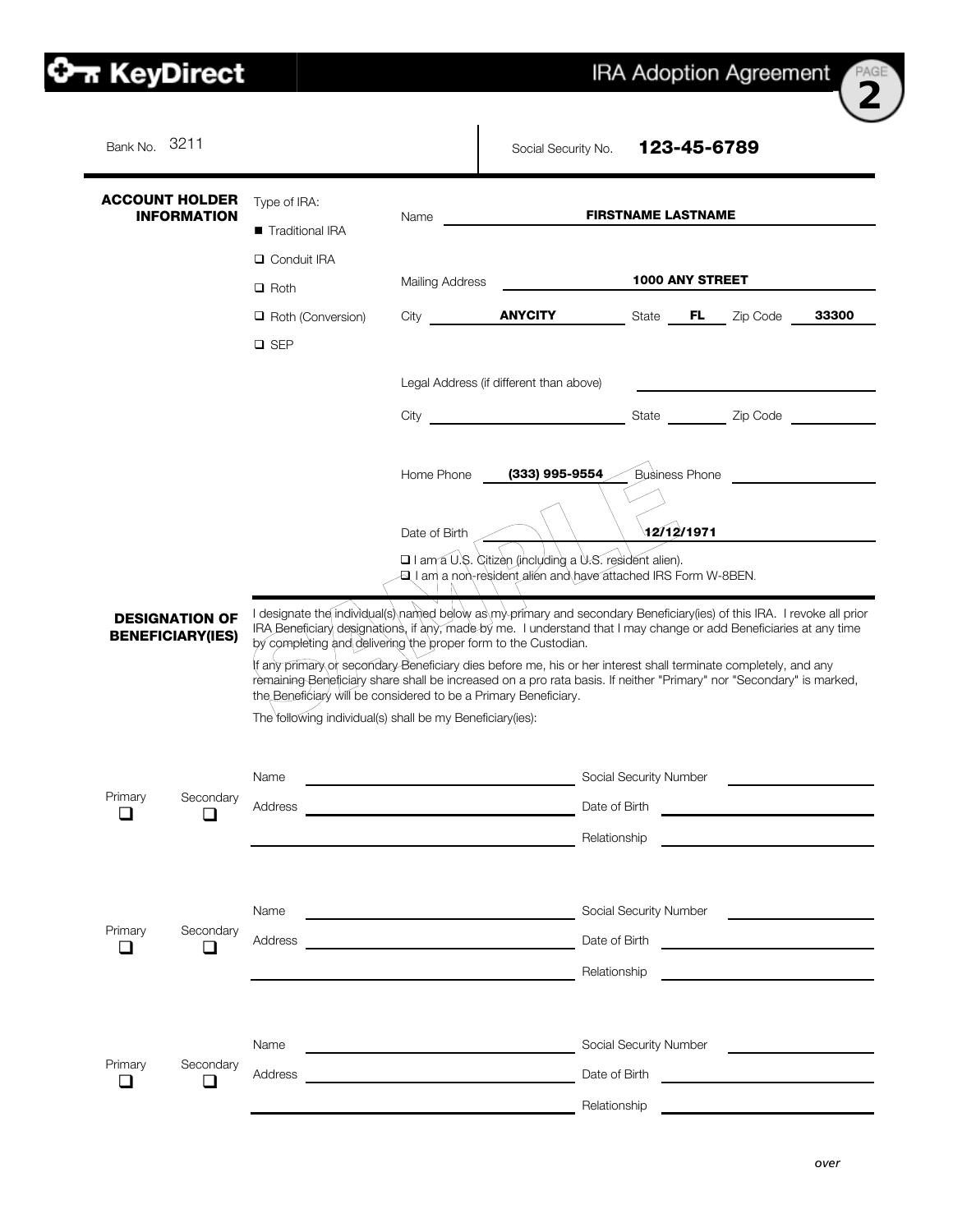# **SPOUSAL CONSENT**

 *For use in community or marital property states* 

This section should be reviewed if either a Retirement Plan or the residence of the retirement plan owner is located in a community or marital property state and the retirement plan owner is married. Due to the important tax consequences of giving up one's community property interest, individuals signing this section should consult with a competent tax or legal advisor.

 I am the spouse of the retirement plan owner listed above. I acknowledge that I have received a fair and reasonable disclosure of my spouse's property and financial obligations. Due to the important tax consequences of giving up my interest in this KeyBank IRA, I have been advised to see a tax professional. I hereby give the account holder any interest I have in the funds deposited in this retirement plan and consent to the beneficiary designation(s) indicated above. I assume full responsibility for any adverse consequences that may result. No tax or legal advice was given to me by the Custodian.

|                                        | Spouse's Signature                                                                                                                                                                                                                                                                                                                                                                                                                                                                                                                                                                            |                                                                                                                                                                                                                                                                                | Date |  |  |
|----------------------------------------|-----------------------------------------------------------------------------------------------------------------------------------------------------------------------------------------------------------------------------------------------------------------------------------------------------------------------------------------------------------------------------------------------------------------------------------------------------------------------------------------------------------------------------------------------------------------------------------------------|--------------------------------------------------------------------------------------------------------------------------------------------------------------------------------------------------------------------------------------------------------------------------------|------|--|--|
| <b>DOCUMENTARY</b>                     | To help the government fight the funding of terrorism and money laundering activities, federal law requires all<br>financial institutions to obtain, verify and record information that sufficiently identifies each customer.                                                                                                                                                                                                                                                                                                                                                                |                                                                                                                                                                                                                                                                                |      |  |  |
| <b>EVIDENCE</b>                        | Please provide the necessary information for <b>ONE</b> form of identification below:                                                                                                                                                                                                                                                                                                                                                                                                                                                                                                         |                                                                                                                                                                                                                                                                                |      |  |  |
|                                        | H<br>Driver's License                                                                                                                                                                                                                                                                                                                                                                                                                                                                                                                                                                         | ID Number:                                                                                                                                                                                                                                                                     |      |  |  |
|                                        | State ID                                                                                                                                                                                                                                                                                                                                                                                                                                                                                                                                                                                      |                                                                                                                                                                                                                                                                                |      |  |  |
|                                        | Passport                                                                                                                                                                                                                                                                                                                                                                                                                                                                                                                                                                                      | <b>Expiration Date:</b>                                                                                                                                                                                                                                                        |      |  |  |
|                                        | Resident Alien Card                                                                                                                                                                                                                                                                                                                                                                                                                                                                                                                                                                           | State or Country of issuance:                                                                                                                                                                                                                                                  |      |  |  |
|                                        | Military ID                                                                                                                                                                                                                                                                                                                                                                                                                                                                                                                                                                                   | Date of issuance:                                                                                                                                                                                                                                                              |      |  |  |
|                                        | Alien Identification Card                                                                                                                                                                                                                                                                                                                                                                                                                                                                                                                                                                     |                                                                                                                                                                                                                                                                                |      |  |  |
| <b>SIGNATURES</b>                      | Important: Please read before signing.                                                                                                                                                                                                                                                                                                                                                                                                                                                                                                                                                        |                                                                                                                                                                                                                                                                                |      |  |  |
|                                        | I hereby adopt the Retirement Rlan referenced above and appoint KeyBank as Custodian. I certify that I have<br>received a copy of the applicable KeyBank (RA Custodial Plan Agreement and any accompanying disclosures. I<br>understand that the terms and conditions that apply to this IRA are contained in this Application and the Plan<br>Agreement. I agree to be bound by those terms and conditions.<br>I assume complete responsibility for:<br>I also certify under the penalties of perjury that the Taxpayer Identification Number proved above<br>is true, correct and complete. | -1. Determining that Dam eligible for an IRA each year I make a contribution<br>2. Ensuring that all contributions I make are within the limits set forth by the tax laws<br>3. The tax consequences of any contribution (including rollover contributions) and distributions. |      |  |  |
|                                        | Account Holder                                                                                                                                                                                                                                                                                                                                                                                                                                                                                                                                                                                |                                                                                                                                                                                                                                                                                | Date |  |  |
| <b>ACCEPTANCE</b><br><b>BY KEYBANK</b> | The plan shall be deemed to have been accepted by KeyBank upon receipt of all necessary forms, properly<br>completed.                                                                                                                                                                                                                                                                                                                                                                                                                                                                         |                                                                                                                                                                                                                                                                                |      |  |  |
|                                        | Authorized KeyBank Signature                                                                                                                                                                                                                                                                                                                                                                                                                                                                                                                                                                  |                                                                                                                                                                                                                                                                                | Date |  |  |
| <b>For KeyBank Use Only</b>            |                                                                                                                                                                                                                                                                                                                                                                                                                                                                                                                                                                                               |                                                                                                                                                                                                                                                                                |      |  |  |
| NY-00-01-0180.                         | This IRA Adoption Agreement is meant to supplement a Mandatory Rollover relationship. Forward this document to the Retirement Operations team at                                                                                                                                                                                                                                                                                                                                                                                                                                              |                                                                                                                                                                                                                                                                                |      |  |  |
|                                        | Plan Information: Testcompany Corporation - Testcompany Qualified Plan (987654321)                                                                                                                                                                                                                                                                                                                                                                                                                                                                                                            |                                                                                                                                                                                                                                                                                |      |  |  |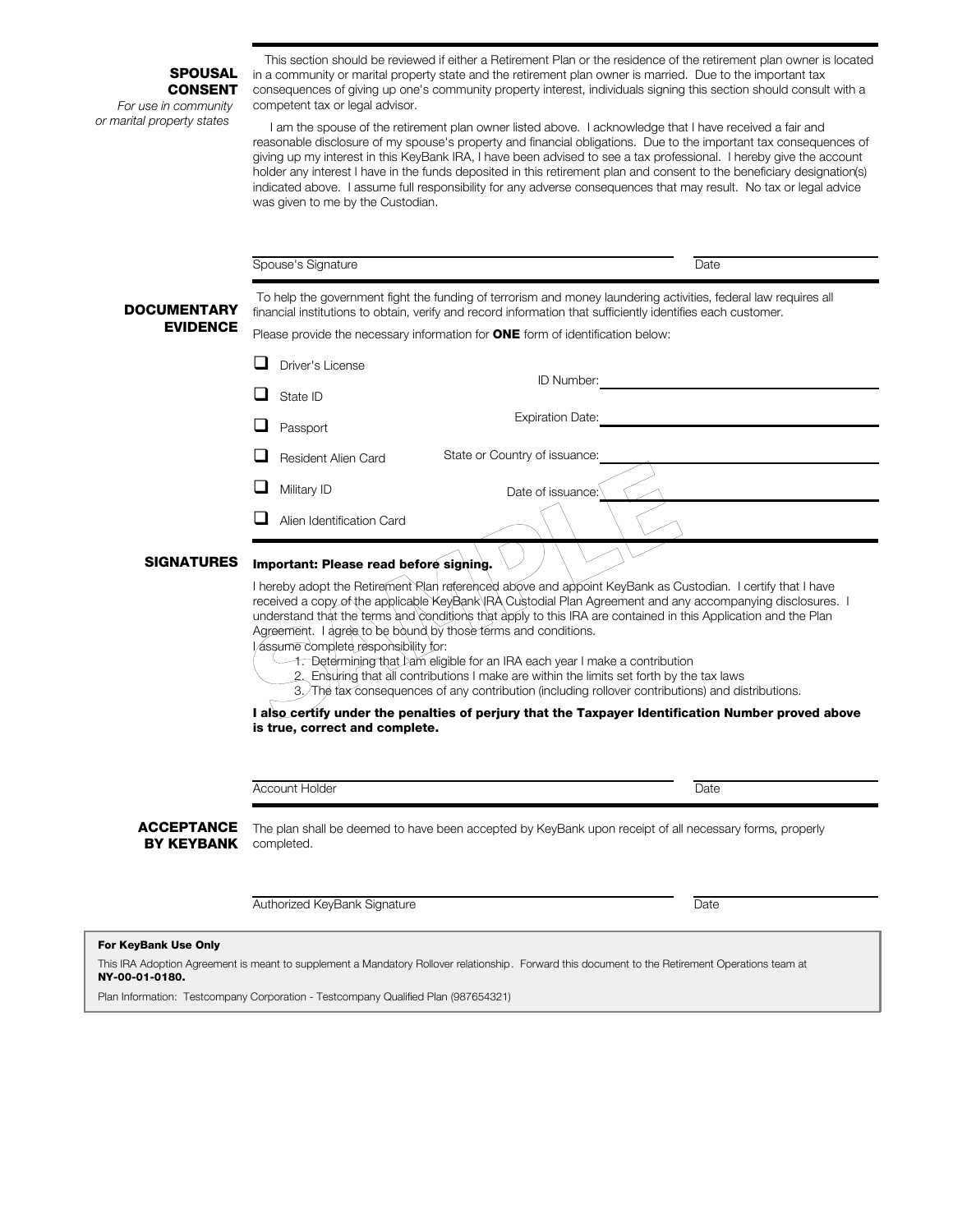| 17<br>Bank No. 3211                                                    |                                                                         | Social Security No. 123-45-6789                                                                                                                                                                                                                                                                                                                                                                                        |
|------------------------------------------------------------------------|-------------------------------------------------------------------------|------------------------------------------------------------------------------------------------------------------------------------------------------------------------------------------------------------------------------------------------------------------------------------------------------------------------------------------------------------------------------------------------------------------------|
| <b>ACCOUNT HOLDER</b><br><b>INFORMATION</b>                            | Name                                                                    | <b>FIRSTNAME LASTNAME</b>                                                                                                                                                                                                                                                                                                                                                                                              |
|                                                                        | <b>Mailing Address</b>                                                  | 1000 ANY STREET                                                                                                                                                                                                                                                                                                                                                                                                        |
|                                                                        |                                                                         | City <b>ANYCITY</b> State <b>FL</b> Zip Code <b>33300</b>                                                                                                                                                                                                                                                                                                                                                              |
|                                                                        | Home Phone (333) 995-9554                                               | <b>Business Phone</b>                                                                                                                                                                                                                                                                                                                                                                                                  |
| <b>FORMER EMPLOYER</b>                                                 | Company Name                                                            | <b>TESTCOMPANY CORPORATION</b>                                                                                                                                                                                                                                                                                                                                                                                         |
|                                                                        | Address                                                                 | 1000 APPLE STL                                                                                                                                                                                                                                                                                                                                                                                                         |
|                                                                        | City, State Zip                                                         | SOUTH CITY MN 55403<br>987654321<br>Plan Acct Number                                                                                                                                                                                                                                                                                                                                                                   |
|                                                                        | <b>CHRISTOPHER S SAMPLE</b><br>Contact Person                           | 252-696-6739<br>Phone Number                                                                                                                                                                                                                                                                                                                                                                                           |
|                                                                        |                                                                         |                                                                                                                                                                                                                                                                                                                                                                                                                        |
| <b>REQUIRED MINIMUM</b><br><b>DISTRIBUTION</b><br><b>RESTRICTION</b>   | <b>AGE 70 1/2 RESTRICTIONS</b><br>former Custodian for more information | If this rollover is being made during or after the year in which you turn age 70 1/2, you cannot roll over any<br>distribution that would constitute a required minimum distribution. Please check with your Plan Administrator or                                                                                                                                                                                     |
| <b>CONDUIT ELECTION</b><br><b>AND ROLLOVER</b><br><b>CERTIFICATION</b> | Initial                                                                 | This Rollover $\Box$ should $\Box$ should not be placed in a conduit IRA Plan.<br>I understand that if I roll over funds from a qualified retirement plan or a tax sheltered<br>annuity to a conduit IRA, and at any time accept payments or funds from any other source<br>into the conduit IRA, I will be unable to roll over the funds from the conduit IRA back into a<br>qualified plan or tax sheltered annuity. |
|                                                                        |                                                                         |                                                                                                                                                                                                                                                                                                                                                                                                                        |
|                                                                        | or other qualified plan, I have been advised to see a tax advisor.      | I understand that the rules and conditions applicable to rollovers and certify that I qualify for a rollover of the funds<br>to be accepted by KeyBank as Custodian. Due to the important tax consequences of rolling funds over to an IRA                                                                                                                                                                             |
|                                                                        | I hereby irrevocably designate this as a rollover contribution.         |                                                                                                                                                                                                                                                                                                                                                                                                                        |
|                                                                        | <b>Account Holder</b>                                                   | Date                                                                                                                                                                                                                                                                                                                                                                                                                   |
| <b>ACCEPTANCE BY</b><br><b>KEYBANK</b>                                 | we agree to accept the assets as specified in this form.                | KeyBank agrees to serve as the new Custodian for the account of the above-named individual, and as Custodian,                                                                                                                                                                                                                                                                                                          |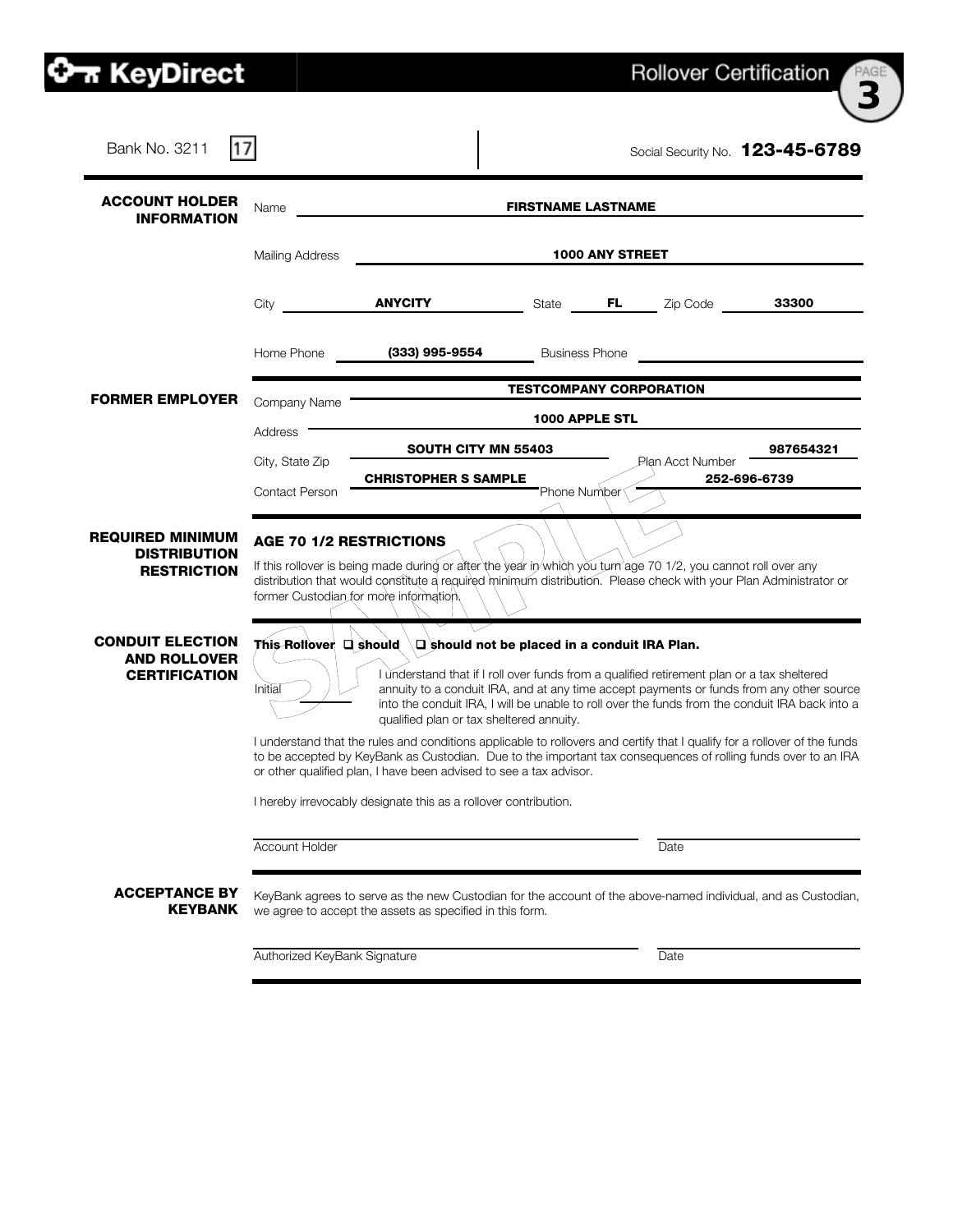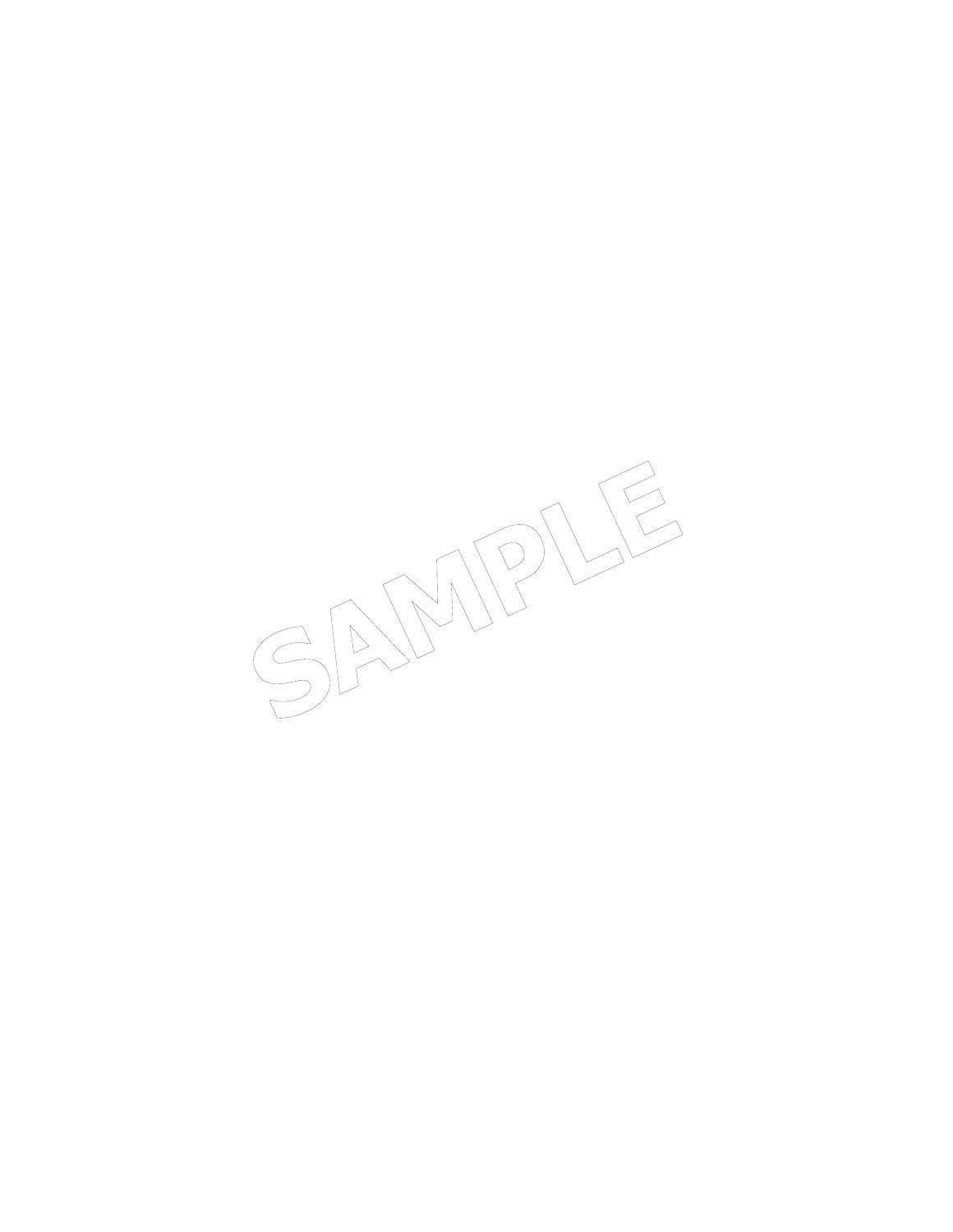**O**n KeyDirect

|                         | <b>Deposit Receipt for</b>                                                                         |
|-------------------------|----------------------------------------------------------------------------------------------------|
|                         | <b>KEY RETIREMENT DEPOSIT ACCOUNT</b><br>KeyBank National Association                              |
|                         |                                                                                                    |
|                         |                                                                                                    |
| Social Security Number: | 123-45-6789                                                                                        |
|                         | Rollover                                                                                           |
|                         | Branch 061 (KeyDirect)                                                                             |
| Title of Account:       | <b>FIRSTNAME LASTNAME</b><br><b>IRA</b>                                                            |
|                         | <b>Money Market</b>                                                                                |
|                         |                                                                                                    |
|                         | Your deposit made on 02/06/2008 is for a variable interest Rate of 0.499%                          |
|                         | and an Annual Percentage Yield of 0.5%                                                             |
|                         | <b><i><u><b>And LEFT IN THIS ACCOUNT</b></u></i>.</b><br>Interest will be calculated DAILY 365/366 |
|                         |                                                                                                    |
|                         | Interest will be compounded DAAY<br>and credited at MONTH-END.                                     |
|                         |                                                                                                    |
| Account #               | 65011234567890                                                                                     |
| Amount Deposited:       | \$1,568.79                                                                                         |
|                         |                                                                                                    |
|                         |                                                                                                    |

This Account is governed by the provisions of the Deposit Account Agreement established by KeyBank National Association; including but not limited to withdrawal; penalties for early withdrawal from Certificate of Deposit Accounts; variable rate determination and rate changes, where applicable; payment of interest; renewal; the transferability or non-transferability of the Account; taxpayer identification numbers; and by such Bank's Personal Deposit Account Fees and Disclosures. A Retirement Account opened in connection with a Bank retirement plan also is subject to such Banks retirement plan agreement or plan document and the Deposit Account Fees and Disclosure. All Accounts are subject to applicable federal and state laws and regulations.

*Member FDIC*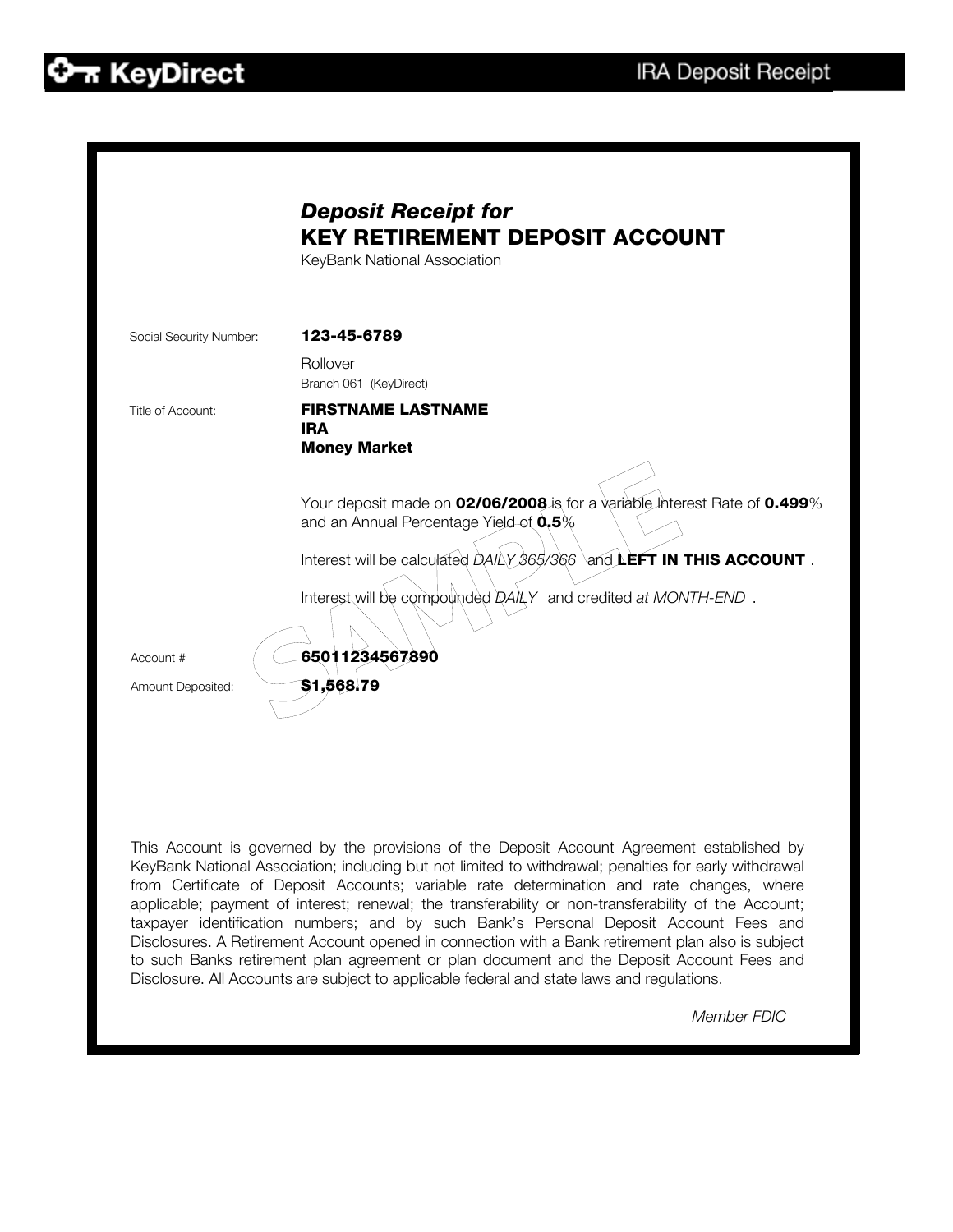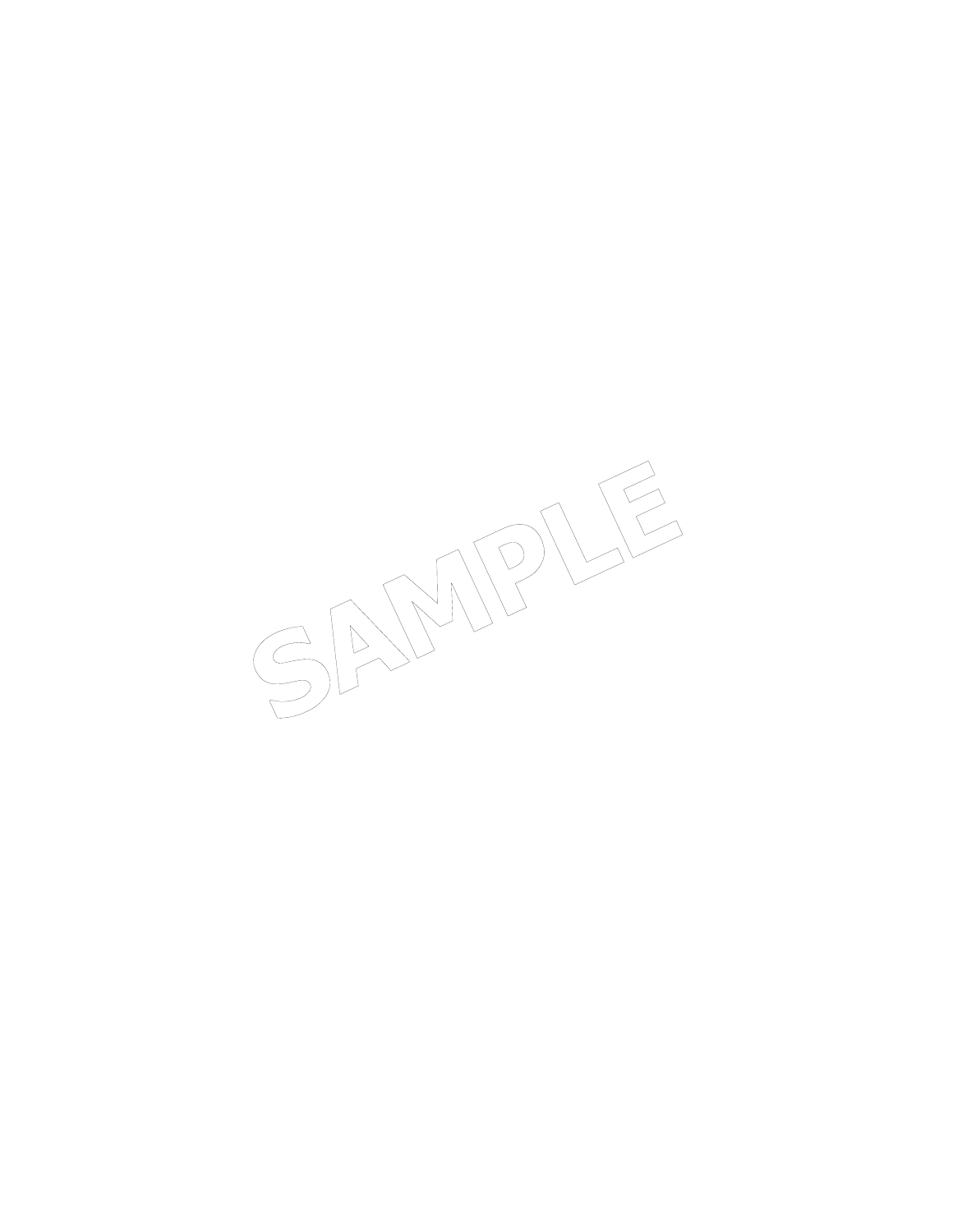**KevDirect** 

**The protection of customer information is one of our most important responsibilities. This Policy represents our commitment to you regarding the safeguarding and use of information.** 

**Please read the following to learn more about:**

- **The Importance of Protecting your Privacy**
- **How we Collect and Use Information**
- **What Information we Share and with Whom**
- **Your Privacy Options**
- z **How to Contact Us**

*At Key we are committed to the safeguarding of your nonpublic personal information. We use physical, electronic and procedural security measures, designed to comply with governmental standards and guidelines, to safeguard information. We have policies and procedures that restrict access by our employees, agents and contractors to information about you that they have a business need to know in order to do their work for you and us. This Policy applies to individuals who inquire about and/or obtain products or services from Key for personal, family or household purposes, and to former customers for as long as information about you is retained. Please read and retain this Policy to learn how we collect and use information about you and your rights to limit the sharing and use of information.*

# **COLLECTING INFORMATION**

We collect information about you and your accounts to accurately identify and protect you, better understand and respond to your financial needs, save you time and money in applying for new products and septices, service your accounts, and comply with laws and regulations. The information may be categorized as follows:

# **A. Personal Private Information** – non-public personal information/that you provide to Key (e.g., birth date, marital

status, employer and salary) or Key obtains from a third party (e.g., oredit bureau).

**B. Transaction and Experience Information**  $\neg$ information Key develops from our relationship with you (e.g.,

account number, account balances and payment history).<br>**C. Identification Information**—information Rey obtain pb<del>i</del>ains regarding your identification (e.g., name, address, telephone number and Social Security number).

# **We collect nonpublic personal information about you from the following sources:**

- Information we receive from you on applications or other forms (e.g., name, address, Social Security number, income);
- z Information about your transactions with us, our affiliates, or others (e.g., account balance, payment history, usage);
- $\bullet$  Information we receive from third parties (e.g., account balance, payment history);
- Outside sources such as brokers, dealers or schools that help us develop products and services (e.g., application information and transaction information);
- Consumer reporting agencies and market research companies (e.g., your creditworthiness and credit history); and
- Public sources, such as federal, state or local records (e.g., mortgage and lien information).

# **SHARING AND USING INFORMATION**

Key reserves the right to share and/or use all information we collect as this Policy describes. Telling us not to share or use information is called "opting out". Key automatically opts you out of external information sharing with third parties outside Key, except as permitted by law. You can also tell us not to share certain information within the Key family of companies, and not to use information for marketing purposes within the Key family of companies. Key does not sell information about you to third parties.

# **Sharing Information with Outside Companies (External Sharing)**

We do not provide information about you to third parties outside of Key, except as permitted by law. When Key does disclose that information to third parties they are required by law and by contractual agreement to safeguard and treat the information they receive about you in strict confidence; to use it only for the purpose for which it was shared; and not to use the information for their own marketing purposes. As permitted by law, Key may from time to time share information to jointly market other institutions' products and services, (e.g. mortgage bankers/brokers, insurance agents/companies, securities broker/dealers, and transaction processors).

# **Sharing Information within Key (Internal Sharing)**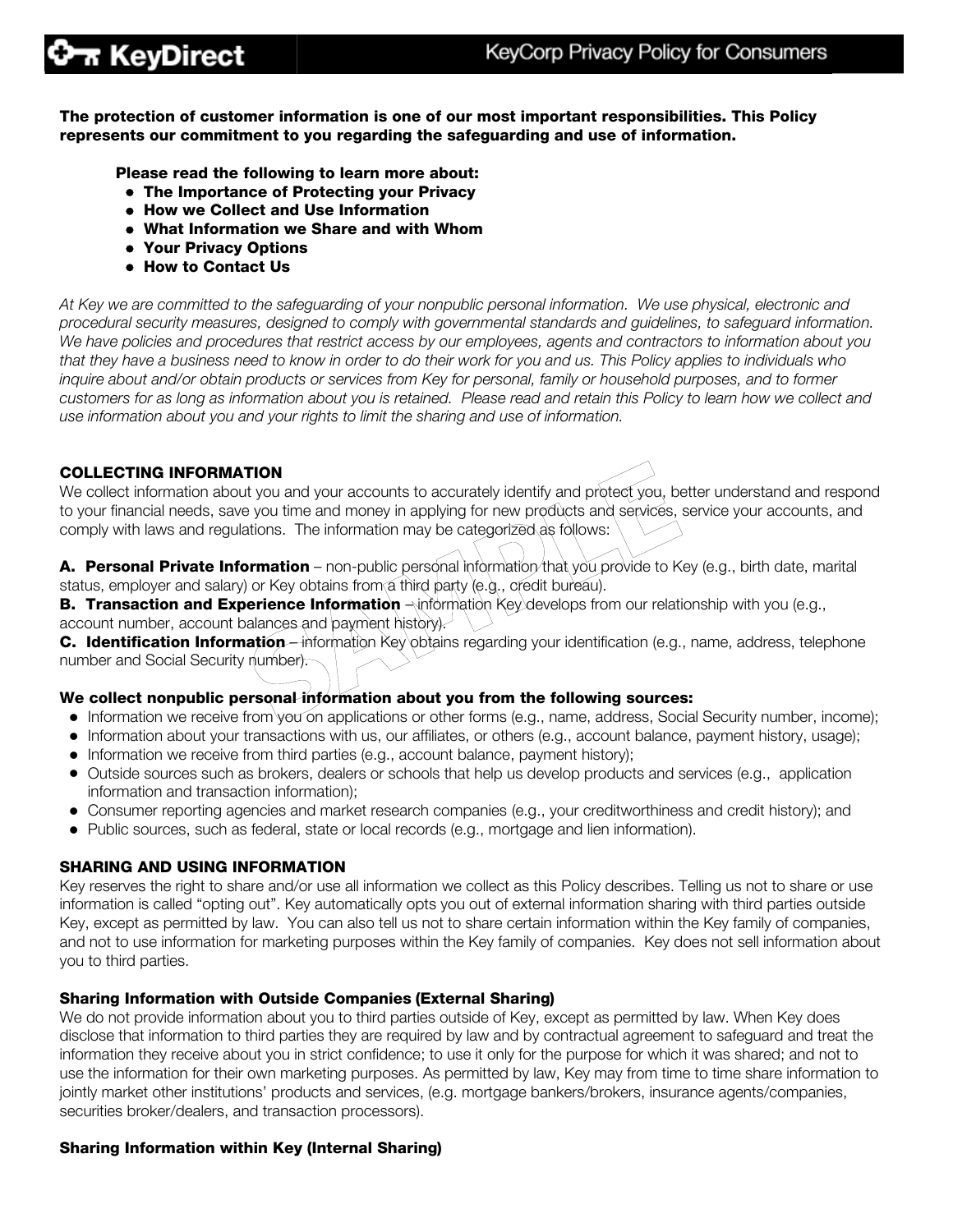Key engages in several businesses, such as banking, mortgage lending, brokerage and investment services, trust administration, asset management and insurance. We may share Personal Private, Transaction and Experience, as well as Identification Information internally to prevent fraud, enhance services, and tailor products and services. Even if you opt out of internal information sharing within Key, we may share information that identifies you and share information on our transactions and experiences with you.

# **Using Information within Key for Marketing Purposes (Marketing Use)**

Personal Private, and Transaction and Experience Information may be used for marketing purposes within the Key family of companies. Information may be used to design and offer products or services that may benefit you based on your financial needs or preferences.

Even if you opt out of using information for marketing purposes, Key may use information for the following:

- To market to an individual who has a pre-existing business relationship;
- To market to an individual who had a business relationship within the past 18 months; and
- To respond to an application or inquiry about a product or service.

# **OTHER OPT OUT EXCEPTIONS**

In addition to the exceptions listed in any of the sections above, Key may continue to share or use information, as permitted by law, about you for the following:

- To perform services, (e.g., check printing, loan servicing, printing statements, bill payment);
- To process your account or enforce your agreement with us;
- To protect the rights, property or safety of Key, our customers or others, (e.g. to protect against fraud);
- To comply with a legal requirement or process, (e.g. subpoenas or court orders); and
- To furnish information to consumer reporting agencies.

# **YOUR OPTIONS**

If you wish to opt out, your elections can apply to the following:

- **External Sharing** Key has automatically opted you out of external sharing
- **Internal Sharing** limit sharing of Personal Private Information within the Key family of companies.
- **Internal Sharing for Marketing Use** limit the Rersonal Private, Transaction and Experience Information that may be used within the Key family of companies for marketing purposes.

Your opt out elections will apply to all products and services you obtain within the Key family of companies. If you have a product or service jointly with another person(s), each of you may opt out individually or you may opt out for each other. If you opt out, we still may share or use information about a joint party(ies) unless you or someone else authorized to do so have opted out for that party.

# **SOLICITATION PREFERENCES**

*This Policy constitutes Key's Do Not Call Policy under the Telephone Consumer Protection Act for all KeyCorp consumers.*

You may request that we not solicit you. If you prefer not to receive promotional offers from Key by mail, telephone, or facsimile machine (fax), you may record your solicitation preferences with us at our toll-free number listed herein. Recording a Do Not Solicit preference will not prohibit your account representative(s) from contacting you for account-related notifications, service or support activities.

If you prefer not to receive e-mail offers for products and services from Key, send an e-mail to DNERequests@Key.com with 'No Promotional E-Mails' in the SUBJECT line.

# **ACTIONS YOU CAN TAKE**

- To record or update your opt out preferences for sharing or use of information;
- To record or update your preferences for mail, telephone, or fax solicitations; or
- **For more information.**

**Call our dedicated toll-free Privacy Line 1-800-361-0968**

**If you do not wish to change your preferences, you do not need to do anything. Your previously recorded opt out and solicitation elections will stay in effect until you change them.**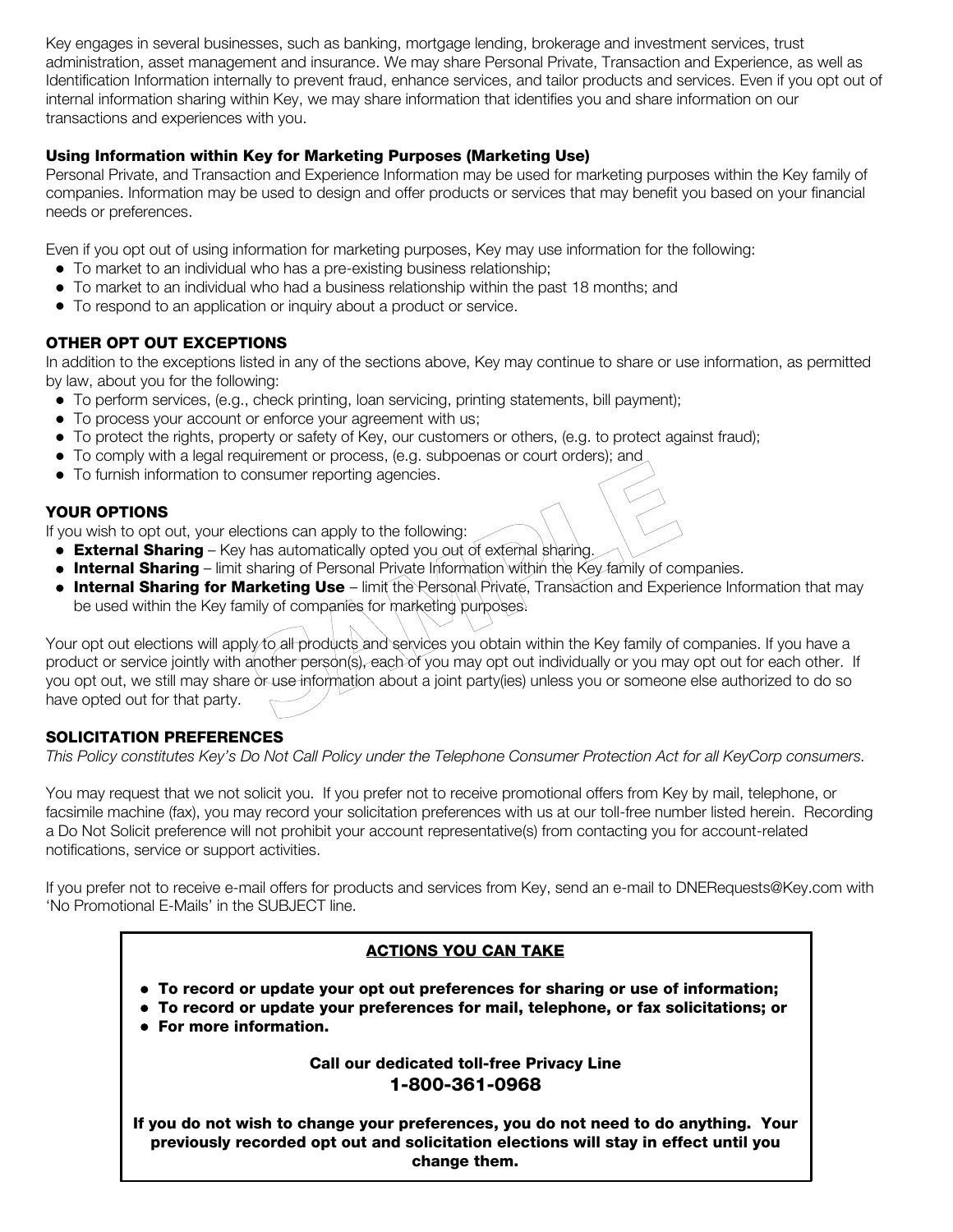# **ADDITIONAL RIGHTS**

You may have other privacy protections under applicable state laws. For example, if you have a California or Vermont mailing address we will limit sharing and disclosure of information about you, within and outside the Key family of companies as permitted by applicable law or regulation.

# **Please Note**

The automatic opt out of information sharing and use of information for marketing purposes we record on your behalf will continue for as long as our records indicate you are a Vermont/California consumer. If our records show you no longer reside in Vermont/California, your opt outs will revert back to the preference(s) you directly recorded with Key. However, if you have not directly recorded opt out preferences with Key, and you want to explicitly restrict information sharing and use of information for marketing purposes, you must do so by calling our toll free Privacy Line at **1-800-361-0968**.

# **Special Notice for Nevada**

Nevada law also requires that we provide you with the following contact information:

KeyCorp Privacy Department OH-01-00-0303 2025 Ontario Street Cleveland, OH 44115 Bureau of Consumer Protection Office of the Nevada Attorney General 555 E. Washington Street, Suite 3900 Las Vegas, Nevada 89101 Phone: (702) 486-3132 Email: BCPINFO@ag.state.nv.us

# **ONLINE INFORMATION PRACTICES**

Key uses technology that encrypts online information so it transfers privately between you and Key's network. Your unique User ID and password help protect information online.

Key joins with certain third parties to deliver online products and services. If you ask for information through Key.com®, Key and these outside parties may keep some information you provide in order to deliver these services, such as online tools and applications, online surveys, e-mail, and cookies. We may keep information from online tools and calculators, online applications and forms, online service subscriptions, or business conducted online through Internet or wireless devices.

- **Online surveys** This information is used solely for research to help us develop a superior Website. We may maintain this information in a form that does not identify you.
- **E-mail** If you send us e-mail, we may keep the content of your e-mail. Please be careful about the information you e-mail to us, because e-mail to any public website can sometimes be intercepted. If you agree to receive e-mail from Key, we keep the information you give us and may use it to send you e-mail messages that specifically interest you.
- Cookies A "cookie" tells us our site was visited and which pages were viewed. Cookies are also used for security purposes when you conduct business online. They are common on websites and do not harm your computer. Key uses cookies that do NOT transmit any personal information about you.
- **Information from children online** Key does not market online products and services to children. We take steps to block children from sending us information online.

Visit Key.com® for more information on how Key protects your information online.

# **CLIENT IDENTIFICATION NOTICE**

Information Collection Procedures for Opening Accounts

To help the government fight the funding of terrorism and money laundering activities, federal law requires all financial institutions to obtain, verify, and record information that identifies each customer who opens an account. Therefore, all new and existing customers are subject to the identity verification requirements.

When a customer opens an account with any entity within the KeyCorp family of companies, we will ask for the customer's name, address and identification number, and in the case of an individual, his or her date of birth. For business accounts, we may also obtain this information for individuals associated with the business. We may also request to see a valid driver's license or other approved identifying documents. In all cases, Key is committed to protecting the privacy and identity of each of its customers.